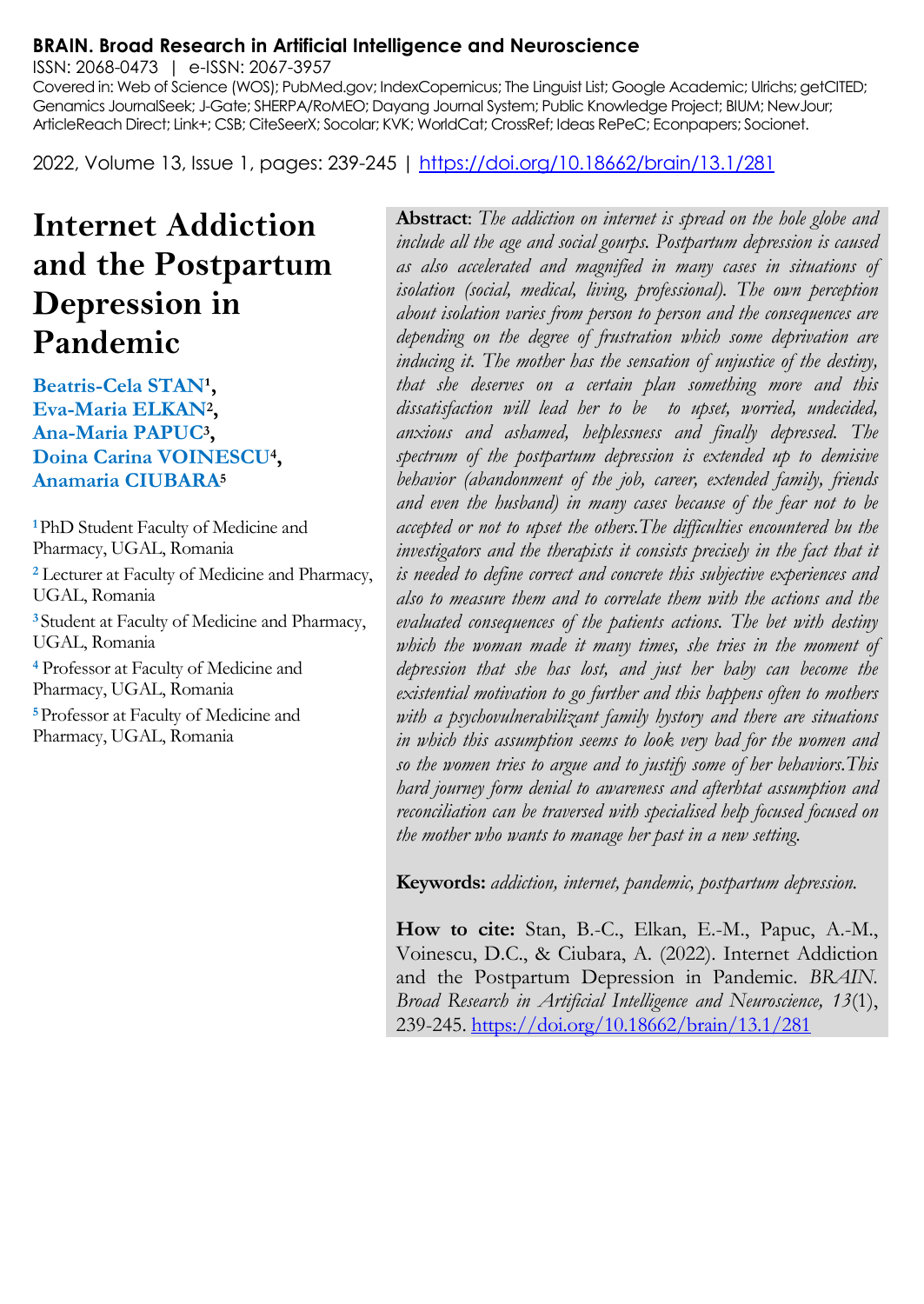# **Introduction**

The uncertainity, the shortages, the daily variation of social rules, of the working rules and the permanently appearence of events that are disturbing the free time can lead to the voluntary or involuntary readjustement of the reality wich becomes fragmentated (Huidu, 2018; Neculau et al., 2018; Rodideal, 2019; Sandu & Nistor, 2020) for the mother which must respond to the challenge of new family roles. The mother is the person from which the others are requiring to be the anchor and the shore in the pandemic and her duty is to bring hte peace and hapiness in the family, and the expectations from her are that she to became a balanced and quiet person as also a prudent, calm and confident person (Baroiu et al., 2021; Luca, Baroiu et al., 2020).There are existing divergent opinions about the utilisation of the internet, because the internet permits conexions which in other situations would not be possible, between peoples with similar ideas and conceptions about life but which in their social microgroup are not finding peoples with the same ideas, but on the other hand it is lost the valuable time for the interactions face to face with other peoples.

The fathers can have also postpartum depression in a percentage of 4-25%, the fathers are expresing more the anger and fear rather their sadness (Melrose, 2010; Radulescu 2020). Sometimes the parents of a child can confrount with the onset of a chronic disease of their child against which they feel powerless. The psychologic therapy adresses to the mothers which use the internet and is cognitiv-behavioral and htis therapy will combat the maladaptative behaviors and will bring the correction of some wrong beliefs and convictions and the interpersonal psychotherapy. The women avoyd to seek help because they have fear to be badged because of this diagnostic. The therapy wll help the women to process their visions with negative impact about what maternity is and the role as a mother it seems to overwhelm them.In fact a role negociation is made as also the lossprocessing and the confrountation which the mother learns to do with her proper person and her proper ambivalence (Fonseca, 2018). The patients with postpartum depression have a modification of the psychic tonus, dysphoria and have emotional oscillations, sleep disorders going to insomnia, confusing states of different intensities and anxiety which can go up to panic attacks, feelings of guilt toward the child and toward the partner and the anxiety not to cope with the familal and social roles. There are also suicidal thoughts in this pacients, and 50% of this women do not adress to a psychiatrist to seek help (Leturneau, et al., 2007; Sakakihara, 2019).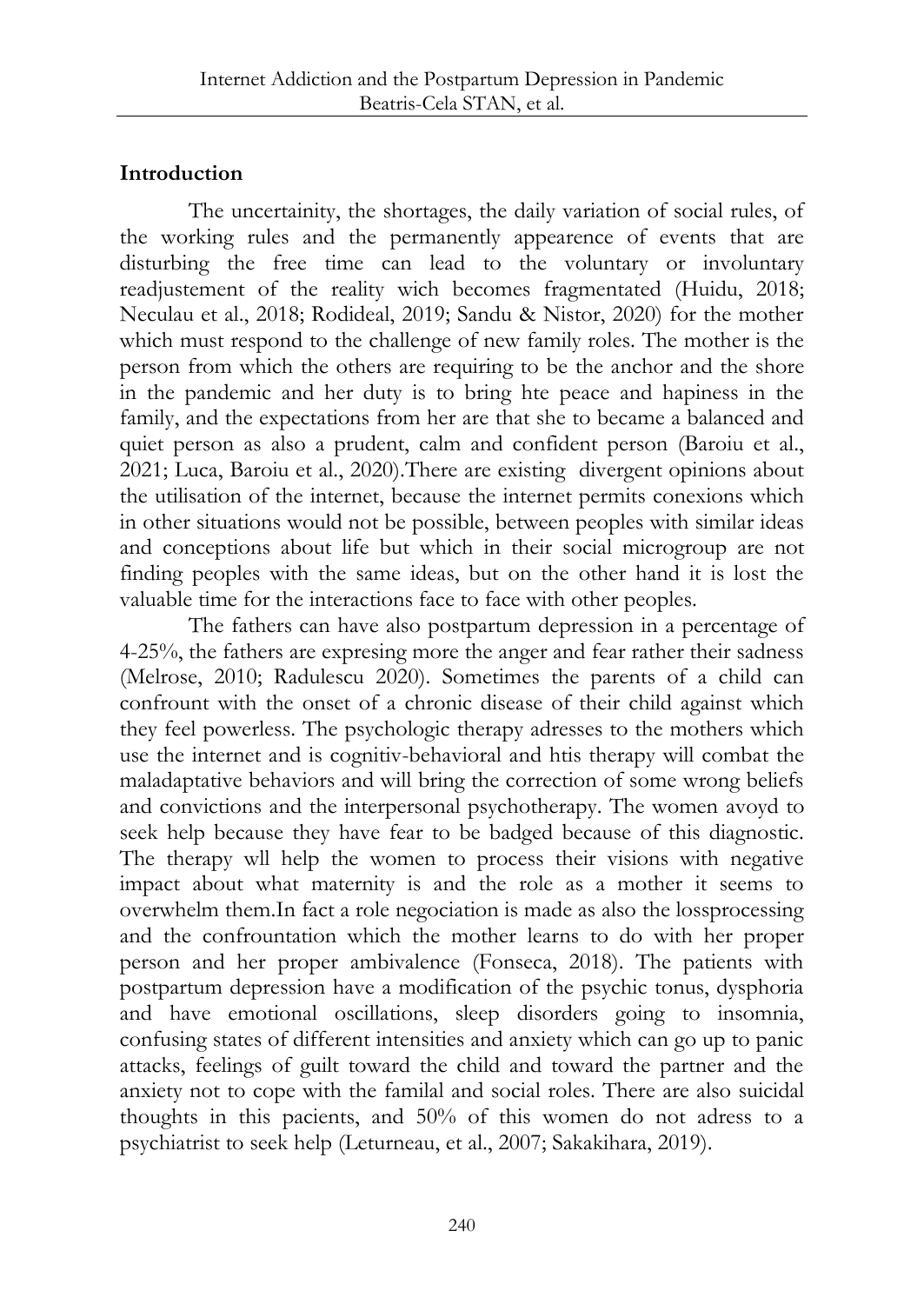#### **Objectives**

We want to show the unseen face of the suffering of the mother who takes refuge on the internet, generated by the personal hystory, by her anxieties, by taboo's, inadequate support, perturbated social and family roles. The support of this adrifetd women protects the child and the whole family.

# **Results**

The mothers no longer having the support of the extended family that often disappears due to the pandemic ( protection fo grandparents of the child which can no come in contact with the family because of the danger to take the virus), the mother will seek help in the virtual space.The mother will try to get informations from internet from parent groups to learn how to raise how she knows better her child to keeps him out of the hospital (where she and her child can get infections and the hsopital is the place where she will get a PCR testing and she is not shure if the consequence will not be the isolation of their and her family). The pandemic is complicating the contact with relatives and friends together with the problems at the job of both the father and mother can lead to alienation and so the mother will lose the support from the person she needed most, her husband. The harsh reality she will try to counteract, by looking for words of wit on the internet to strengthen her, to go through the pandemic and overcome the difficulties of her child's newborn age. Because the excessive utilisation of the phone, internet, TV she will neglect involuntary her child and she will lose the interaction which can put her in a good light before her family and the self-worth in one's own eyes. If there appear observations and critics in the family, the feelings of guilt of the mother will grow and the greatest guilt she will have thinking that she hav eborn a child in hard times and she will feel guilt also toward the husband because she cannot be a good mother and a good wife. The mother will take distance toward the colleagues and friends because whe will try to put a mask over her suffering and whe will try to communicate with other people on internet to comfort her. The women which use the internet to ask about information about birth and child's education are 66-75% .There are risk factors on which it is very hard to act, such as life history, the previous depressive episodes that load it with an even higher risk, the environment of origin. Many women will avoid to seek help because the postpartum depression is a corollary and other problems which the woman cannot manage and in this way fear may arise about the exposure to the authorities (Filip Drozd, 2015). The excessive utilisation of the internet from mothers and the disruption of the sleep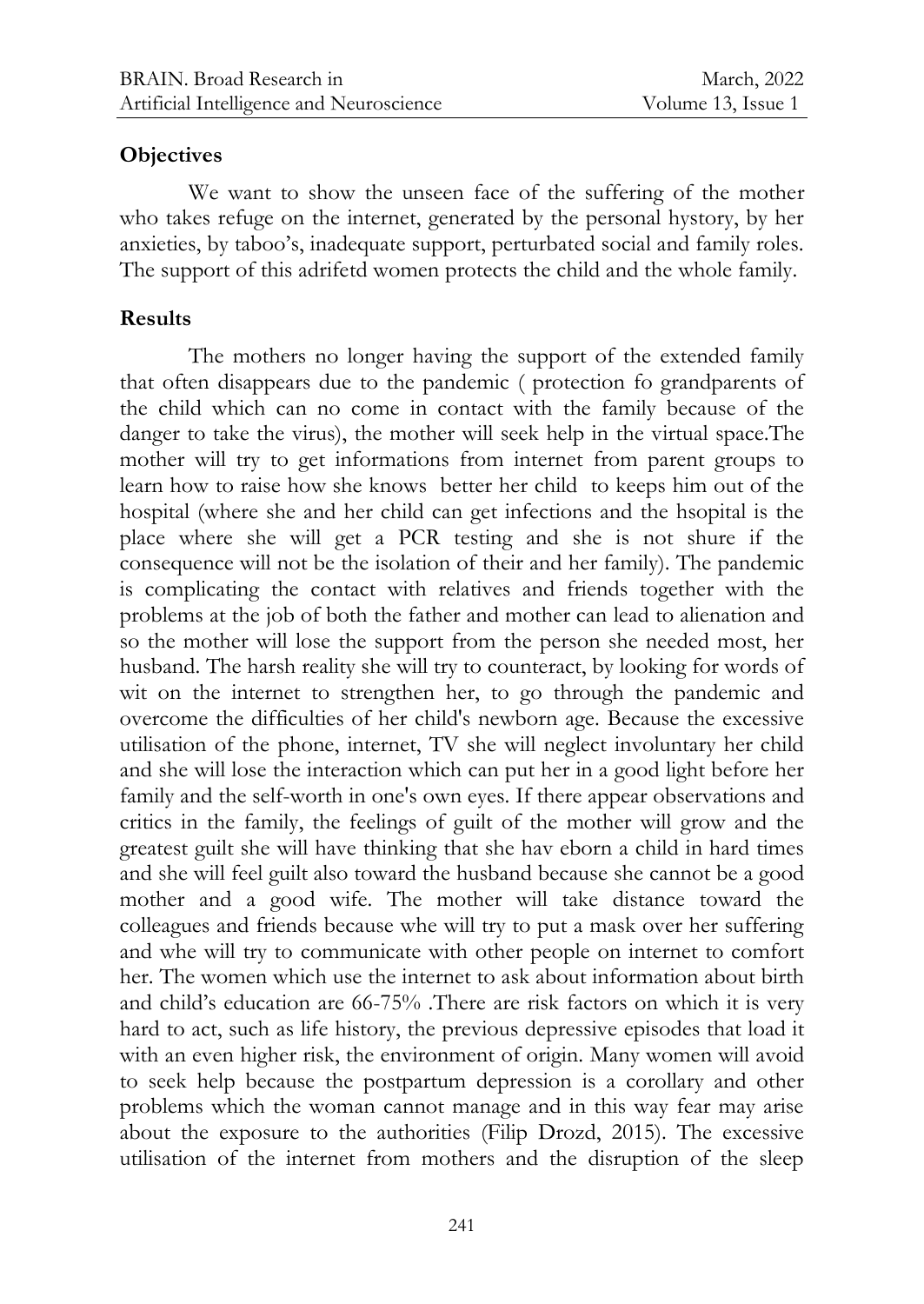program of the child and that's why children become confused and angry and are after that exposed to the psychical and physical abuse from the mothers. The internet is used by some persons to counterbalance the feelings of guilt and helplessness because the own poor management of their lives and the way they are perceived by the society (Sakakihara, 2019). Other therapies which can rebalance the women with postpartum depression compared to conventional ones and international accepted according to the actual guidelines are the white light of 10.000 lux up to 30 minutes per day. The postpartum depression intervenes when the child it still depends on the quality of the interactions with the adults. The children of depressive mothers can develop retardation in mental aquisition (verbal, motor) as also retardation in the social interactions (Dennis et al., 2019).The figure 1 shows how the facts can escalate from tensions and depression to violence.



**Figure 1.** The cicle of violence after Aya Sakakihara (2019)

So where? The role of the multidiciplinary team is to intervene in this situation of balance which can evolve to real crisis, and the role of the team is to offer to the mother safe and secure alternatives for a dialogue with meaningful sense and direction with the purpose to help her to slide elegantly through the hardships of dayly life, and so the mother can feel she is part of the social life and that she is still a women which is appreciated, understood and that she is a secure base of atachement for her child. We want to offer a model of intervention for the mothers in difficulty in the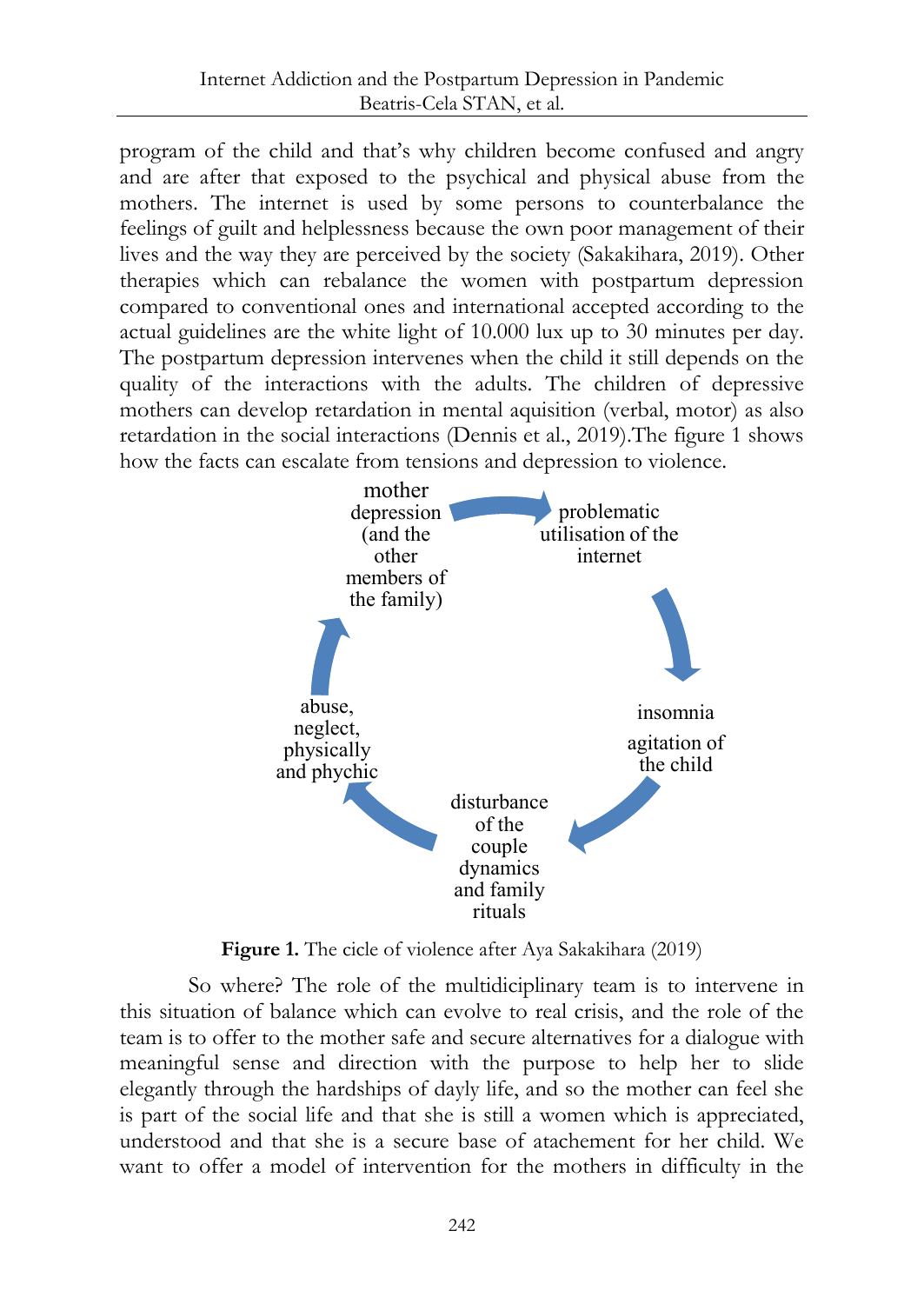pandemic and we want to prevent the development of major depressive episodes in the postpartum period which can have as a consequence the endangering the harmonious development of the child and the damage of the mental health of the mother on long term.

### **Discussions**

The Program ADI-ADDS-W (Internet Adiction and Depressions In Women) designed by our team is a new instrument to combat the addiction on internet for the depressed women:

- the mothers will complete a questionnaire for the inclusion in the study as also they will make (if they wish) a voice registration of their needs, because written answers can differ from the information given by voice registration and we will have more spontaneous information production

- the internet can become a good tool to combat even the addiction on internet and the mothers postpartum depression- because we can generate working groups on internet and Whatsup –therapeutic groups for mothers or even individual therapy with permanently renewed audiovisual media with the purpose to interact with the beneficiaries (Grigoras & Ciubara, 2021; Luca, Burlea et al., 2020; Pandele et al., 2021).

- The therapist can accompany the mother in the precious time spent with her child

- counselling from the neonatologist who is part of the team

- creating a neurologist-neonatologist-psychologist trinomial to discuss each case

# **Conclusions**

Indifferent of what kind of protocol is used for the rehabilitation of the mother with different addictions as also the addiction to the inadequate use of the internet, the basic principles are the family support, the social and educatinal insertion and the interdisciplinary vision of the specialists with the maintainance in the pandemic of a secure remote so that the mothers can feel that every moment they are understanding, security and support.

#### **References**

Baroiu, L., Dumea, E., Năstase, F., Niculeţ, E., Fotea, S., Ciubara, A. B., Stefanopol, I. A., Nechita, A., Anghel, L., & Ciubara, A. (2021). Assessment of Depression in Patients with COVID-19. *BRAIN. Broad Research in Artificial Intelligence and Neuroscience, 12*(2), 254-264. <https://doi.org/10.18662/brain/12.2/204>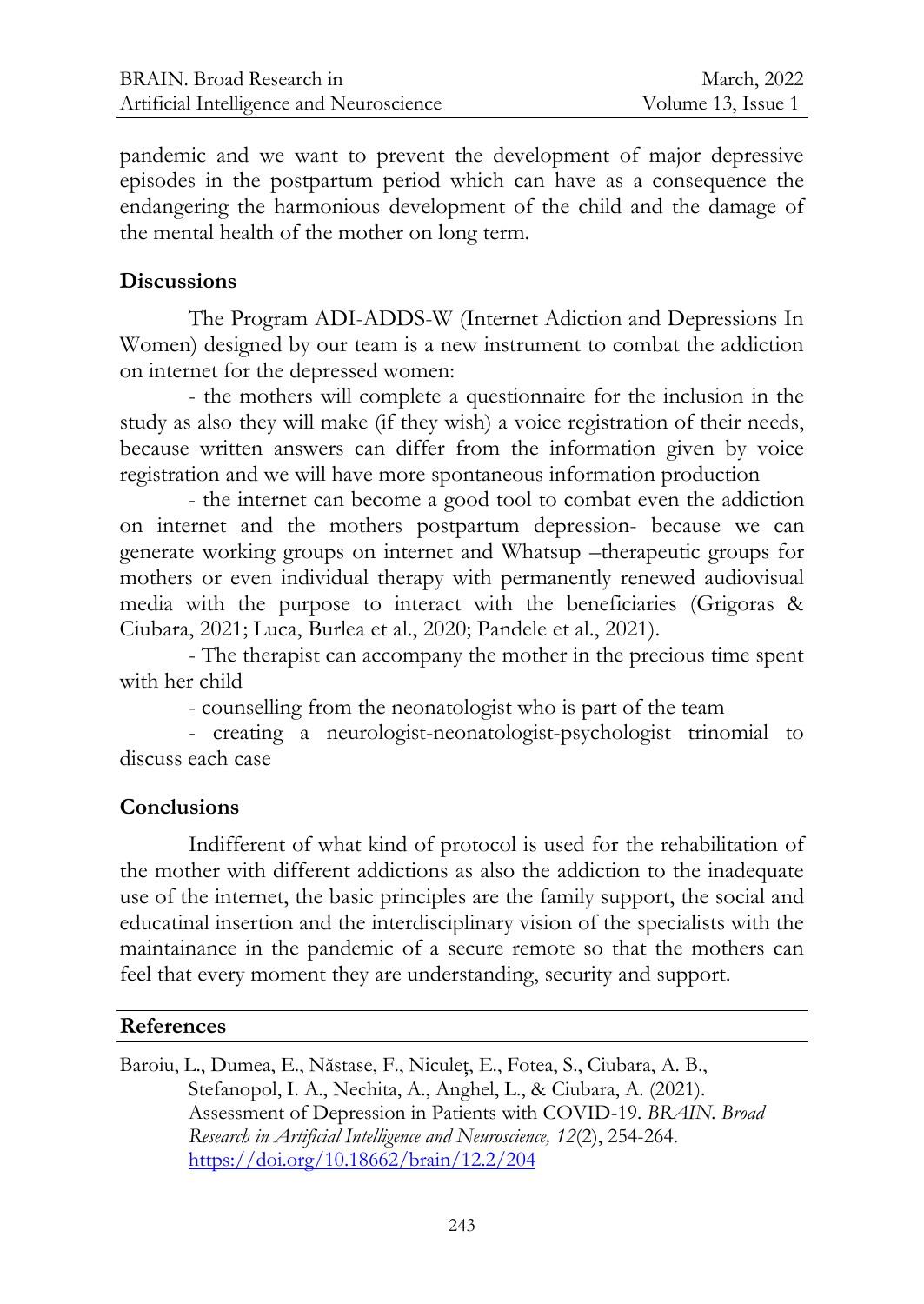- Dennis, C.L., Brown, J.V.E., Brown, H.K. (2019) Interventions (other than psychosocial, psychological and pharmacological) for treating postpartum depression. *Cochrane Database of Systematic Reviews, 11,* CD013460. <https://doi.org/10.1002/14651858.CD013460>
- Drozd, F., Haga, S.M., Brendryen, H., Kari Slinning, K.(2015). An Internet-Based Intervention (Mamma Mia) for Postpartum Depression: Mapping the Development from Theory to Practice. *JMIR Research Protocols, 12, 4*(4), 120. <https://doi.org/10.2196/resprot.4858>
- Fonseca, A., Pereira, M., Araújo-Pedrosa, A., Gorayeb, R., Ramos, M. M., & Canavarro, C. (2018). Be a Mom: Formative Evaluation of a Web-Based Psychological Intervention to Prevent Postpartum Depression. *Cognitive and Behavioral Practice, 25*(4), 473-495. <https://doi.org/10.1016/j.cbpra.2018.02.002>
- Grigoras, M., & Ciubara, A. (2021). Looking into Pandora's Box between "Everything" and "But" -Depression, Pain of Losses the Next Pandemic of Humanity?. *BRAIN. Broad Research in Artificial Intelligence and Neuroscience*, *12(2)*, 326- 334.<https://doi.org/10.18662/brain/12.2/210>
- Huidu, A. (2018). Social acceptance of ethically controversed innovative techniques related to or derived from assisted reproductive technologies – A review of literature. *Eastern-European Journal of Medical Humanities and Bioethics, 2*(2), 1- 14.<https://doi.org/10.18662/eejmhb/11>
- Letourneau, N., Duffett‐Leger, L.,Stewart, M., Hegadoren, K., Dennis, C-L., Rinaldi, C. M., & Stoppard, J. (2007). Canadian Mothers' Perceived Support Needs During Postpartum Depression. *Clinical Research*, *36*(5), 441-449.<https://doi.org/10.1111/j.1552-6909.2007.00174.x>
- Luca, L., Baroiu, L., Ciubara, A. B., Anghel, R., Bulgaru-Iliescu, A. I., Anghel, L., & Ciubara, A. (2020). Covid-19 and the Spanish Flu. From Suffering to Resilience. *BRAIN. Broad Research in Artificial Intelligence and Neuroscience, 11*(3Sup1), 01-07.<https://doi.org/10.18662/brain/11.3Sup1/116>
- Luca, L., Burlea, S. L., Chirosca, A-C., Marin, I. M., Ciubara, A. B., & Ciubara, A. (2020). The FOMO Syndrome and the Perception of Personal Needs in Contemporary Society. *BRAIN. Broad Research in Artificial Intelligence and Neuroscience*, *11(*1Sup1), 38-46. <https://doi.org/10.18662/brain/11.1Sup1/27>
- Melrose, S. (2010). Paternal postpartum depression: How can nurses begin to help? *Contemporary Nurse, 34*(2), 199-210. <https://doi.org/10.5172/conu.2010.34.2.199>
- Necula M. R., Sandu, A., & Damian, S-I. (2018). The role of social assistance in therapeutic education. *Archiv Euromedica, 8*(2), 24-30[. http://journal](http://journal-archiveuromedica.eu/archiv-euromedica_02_2018/PAGES_archiv_euromedica_02_2018_maket_27_12_2018-24_30.pdf)[archiveuromedica.eu/archiv-](http://journal-archiveuromedica.eu/archiv-euromedica_02_2018/PAGES_archiv_euromedica_02_2018_maket_27_12_2018-24_30.pdf)